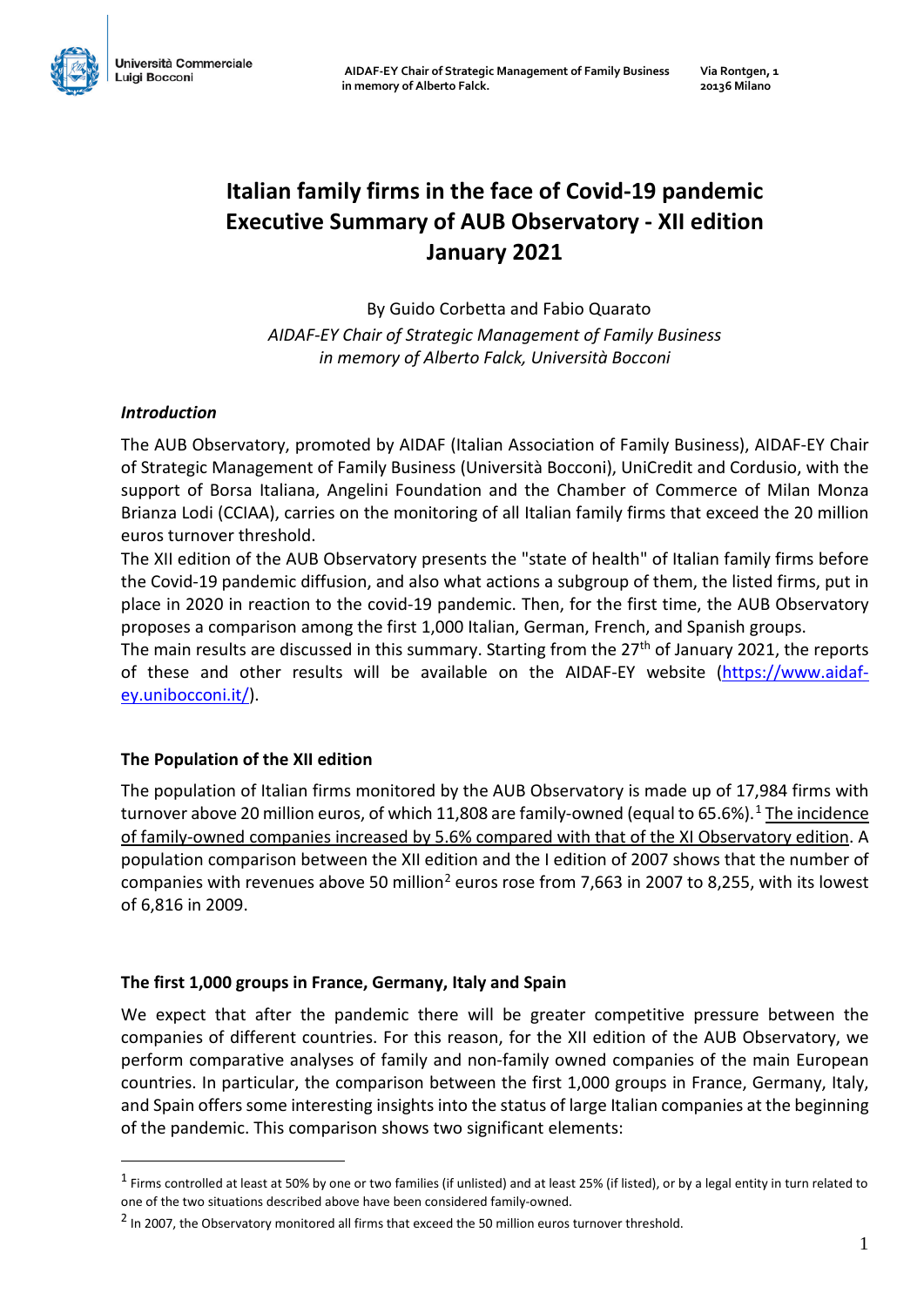

- Family firms still represent the backbone of at least three countries: Italy (43.7%), Germany (39.5%), and Spain (35.4%). The future development of the European economic system depends significantly on the development of family firms, and this holds also for the largest companies;
- Manufacturing family firms are dominant in Italy (49%), even more than in Germany (43%). At least for these two countries, the future development of the economic system cannot disregard the development of manufacturing companies.

Three family firms' strengths emerge from the comparison of the last decade's economic financial data for the first 1,000 groups in the four countries:

- revenue growth for Italian family firms is greater than that of the other 3 countries (+86.4%, compared to 79.7% in France, 78.9% in Spain and 69.5% in Germany), bridging the gap with French and German family firms;
- Italy is the only country where the operating profitability (ROI) in 2019 of family firms exceeded that of 2019;
- the Italian family firms have a stronger financial strength than non-family firms (and this is true also for the European countries).

The economic-financial data of the last decade, therefore, seem to show that family firms (and Italian ones in particular) have reacted well to the crisis of 2009 - and to that of 2012 -, improving growth, profitability, capital and financial strength. It is now important to understand how family firms will cope with the Covid-19 crisis.

Comparing the first 1,000 groups in the four countries, four challenges emerge for the larger Italian companies, both family and non-family ones:

- increase the size: Italian companies are smaller than those in Germany and France. There are 249 companies with revenues above 1 billion euros in Italy, compared with 608 in Germany and 381 in France. Considering the ratio between the German GDP and the Italian one, in Italy we should have around 322 companies (33% more) of that size;
- accelerate the growth by increasing the number of acquisitions: in the last twenty years (between 2000 and 2019) the number of acquiror firms is more or less equal to 40% in all countries. Yet, German and French companies made more than twice the number of acquisitions of Italian firms (8.4 acquisitions per company, against an Italian average of 3.7);
- open up to the capital market: fewer Italian firms are listed on the Stock Exchange compared to European counterparties (7.4% compared to 13.4% in Germany and 17.3% in France). Yet, Italian listed family firms are more than Italian listed non-family firms (11% compared to 4.6%);
- bridge the gender gap in the board of directors and leadership roles. This challenge affects all European companies.

Whilst opening up to the capital market and closing the gender gap are of major concern also for all European countries, Italian firms have to work hard on all four challenges. The gap with France and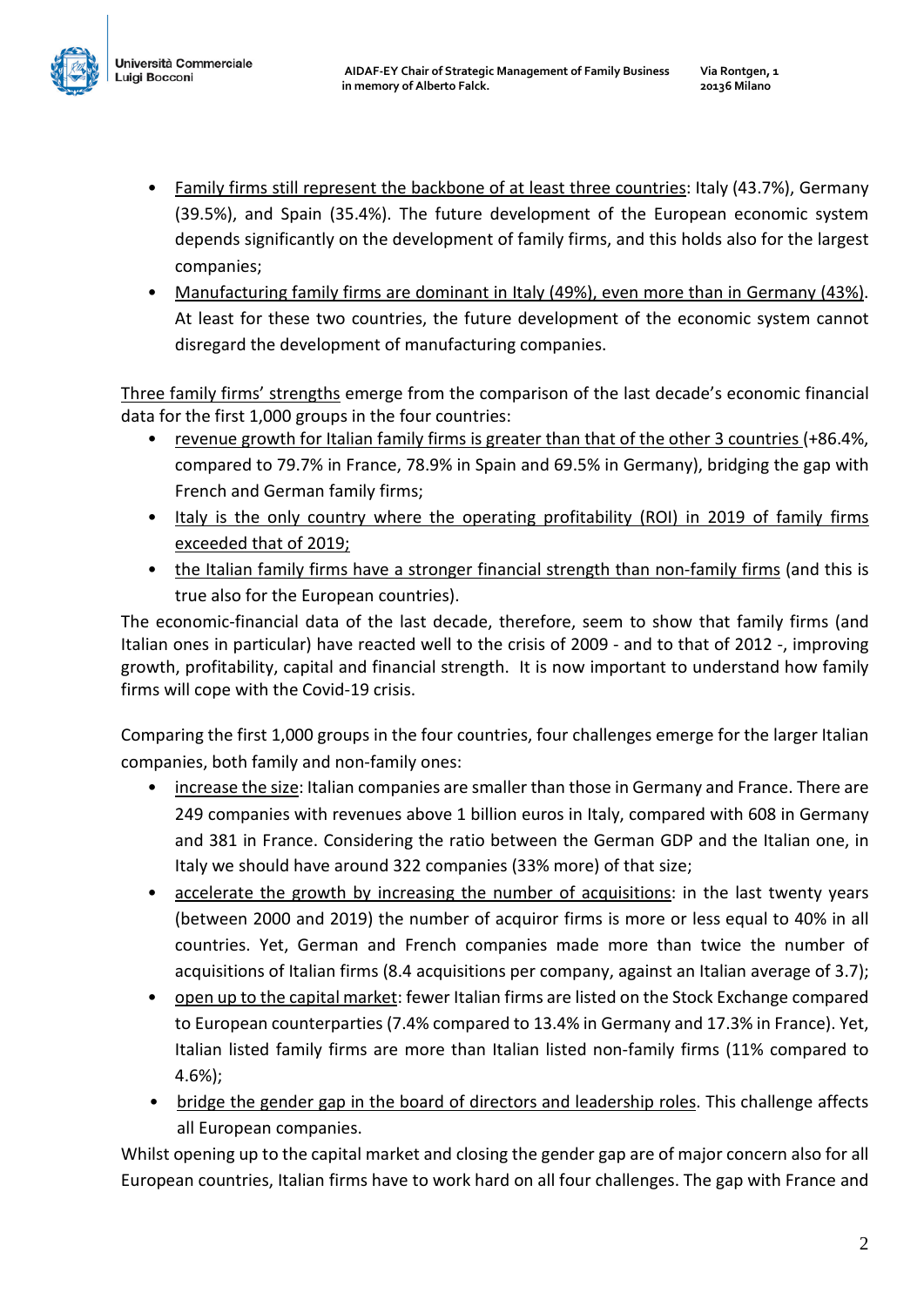

<u>.</u>

Germany is wide, but it can be closed, also thanks to the good job of Italian companies in the last decade.

Looking at the corporate governance structure, two challenges seem to emerge for Italian family firms:

- open up the leadership and boards of directors to non-family members. Just an example: in Italy 73% of leadership positions are filled by family members, while in Germany only 17% of members in executive boards and 33% in supervisory boards are family members;
- open up to young leadership: leaders older than 70 years count for 29% in Italy, against 23% in France, 22% in Spain and 7% in Germany.

## **The economic and financial structure of Italian family firms at the beginning of 2020**

The updated economic and financial data of the XII edition of the AUB Observatory show that Italian family firms at the beginning of the pandemic had the following structure:

- the return on equity (ROE) and return on investment (ROI) remain high (11.6% ROE and 8.8% ROI), even if lower than 2017 values (20% and 9% respectively);
- the Debt / Equity ratio equal to 3.3 shows an improvement of 33% compared to 2011 (when it was 4.9);
- the NFP / EBITDA ratio equal to 4.8 has an improvement of 16% compared to the peak of 2012 (when it was equal to 5.7);
- the NFP / EQUITY ratio equal to 1.4 shows an improvement of 26% compared to 2011 (when it was 1.9).

Based on these indicators, we identify a group of companies that we define as "unfit" to cope with the 2020 crisis from the financial and economic point of view. Among those firms characterized by critical financial situations, it is possible to include family firms with:

- EQUITY with negative values (equal to 0.1%);
- EBITDA with negative values (equal to 2.8%);
- both EQUITY and EBITDA with negative values (equal to 0.5%);
- "critical" values of both NFP / EQUITY and NFP / EBITDA ratios (equal to 23.5%)<sup>3</sup>;
- $\bullet$  "warning" values of both NFP / EQUITY and NFP / EBITDA ratios (equal to 6.4%)<sup>4</sup>.

Therefore, from these data, it emerges that at least 33.3% of Italian family firms have an inadequate financial structure at the beginning of 2020 to cope with the pandemic.

To better evaluate the status of family firms at the outbreak of the Covid-19 pandemic, we compare the values of the above-mentioned indicators between early 2020 and early 2009. The comparison shows that:

<span id="page-2-0"></span><sup>3</sup> The companies with financial strength indicators considered "critical" are those with: i) a NFP / EQUITY ratio> 5; ii) a NFP / EQUITY ratio between 3 and 5 and a NFP / EBITDA ratio> 4; iii) a NFP / EQUITY ratio between 0 and 3 and a NFP / EBITDA ratio> 5.

<span id="page-2-1"></span><sup>&</sup>lt;sup>4</sup> The companies with financial strength indicators considered "warning" are those with: i) a NFP / EQUITY ratio between 3 and 5 and a NFP / EBITDA ratio <4; i) a NFP / EQUITY ratio <3 and a NFP / EBITDA ratio between 4 and 5.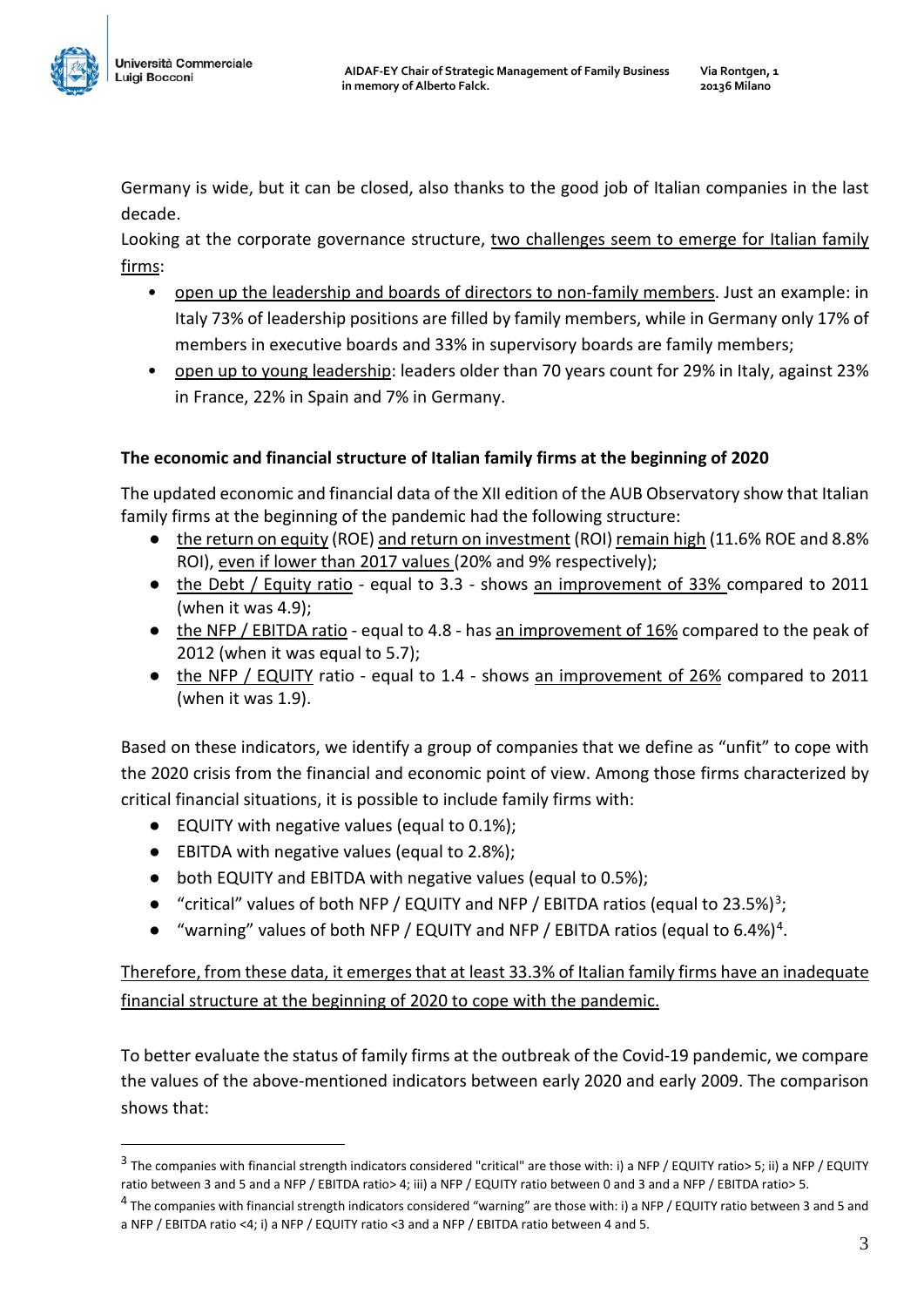

<u>.</u>

- the incidence of companies with a "compromised" capital structure in early 2020 was lower than that in early 2009 (the % of companies with negative values of EQUITY and/or EBITDA dropped from 4.3% to 3.4%);
- the incidence of companies with "critical" or "warning" financial strength indicators fell by about 10 percentage points (from 38.8% in 2020 to 29.9% in 2019);
- the incidence of companies with negative values of NFP i.e. liquidity higher than financial debt - increased from 17.7% in 2019 to 29.5% in 2020.

The X edition's data show that the crisis of 2008-2009 led 17.5% of Italian family firms to enter liquidation and insolvency procedures over the period 2009-2018. By applying the same proportions, and by taking into consideration the improved situation of companies at the beginning of 2020 as outlined above, we can expect that 13.5% of Italian family firms could enter liquidation or insolvency proceedings over the next decade.

Yet, according to the IMF Outlook<sup>[5](#page-3-0)</sup>, the 2020 crisis is expected to have a greater negative impact on Italian and international GDP compared to that of 2008-2009 (estimates expect it to be twice as negative as 2008-2009 one). If the recovery of the next few years does not improve to that of the past decade, it can be estimated that between 25% and 30% of Italian family firms may enter liquidation or insolvency proceedings over the next decade.

## **The impact of the financial structure on the economic and financial performance**

Given the above challenges emerged by the comparison with German, French and Spanish companies, together with the financial conditions of Italian family firms at the outbreak of the Covid-19 pandemic, we carried out in depth-studies – with the support of FSI - on the impact of debt level on companies' economic and financial performance. The results of these analyses show that:

- there is a negative relationship between the starting level of debt of a company (measured by NFP / EBITDA and NFP / Equity ratios, previously mentioned) and the financial performance (in term of growth and profitability) in the following 5 years;
- an increase in the amount of debt harms performance both in terms of growth and profitability, also in case of companies with a low starting amount of debt (below the median).

These results confirm that to overcome the challenge of dimensional growth, together with a greater number of acquisitions, the successful family firms must "work" mostly on increasing equity rather than debt. Besides, greater involvement of non-family investors can help to address two of the challenges that emerged previously with regard to the governance structures, namely the challenges to increase the presence of both non-family directors and younger leadersin family firms.

<span id="page-3-0"></span><sup>5</sup> International Monetary Fund (source: [https://www.imf.org/external/datamapper/NGDP\\_RPCH@WEO/OEMDC/ADVEC/WEOWORLD\)](https://www.imf.org/external/datamapper/NGDP_RPCH@WEO/OEMDC/ADVEC/WEOWORLD)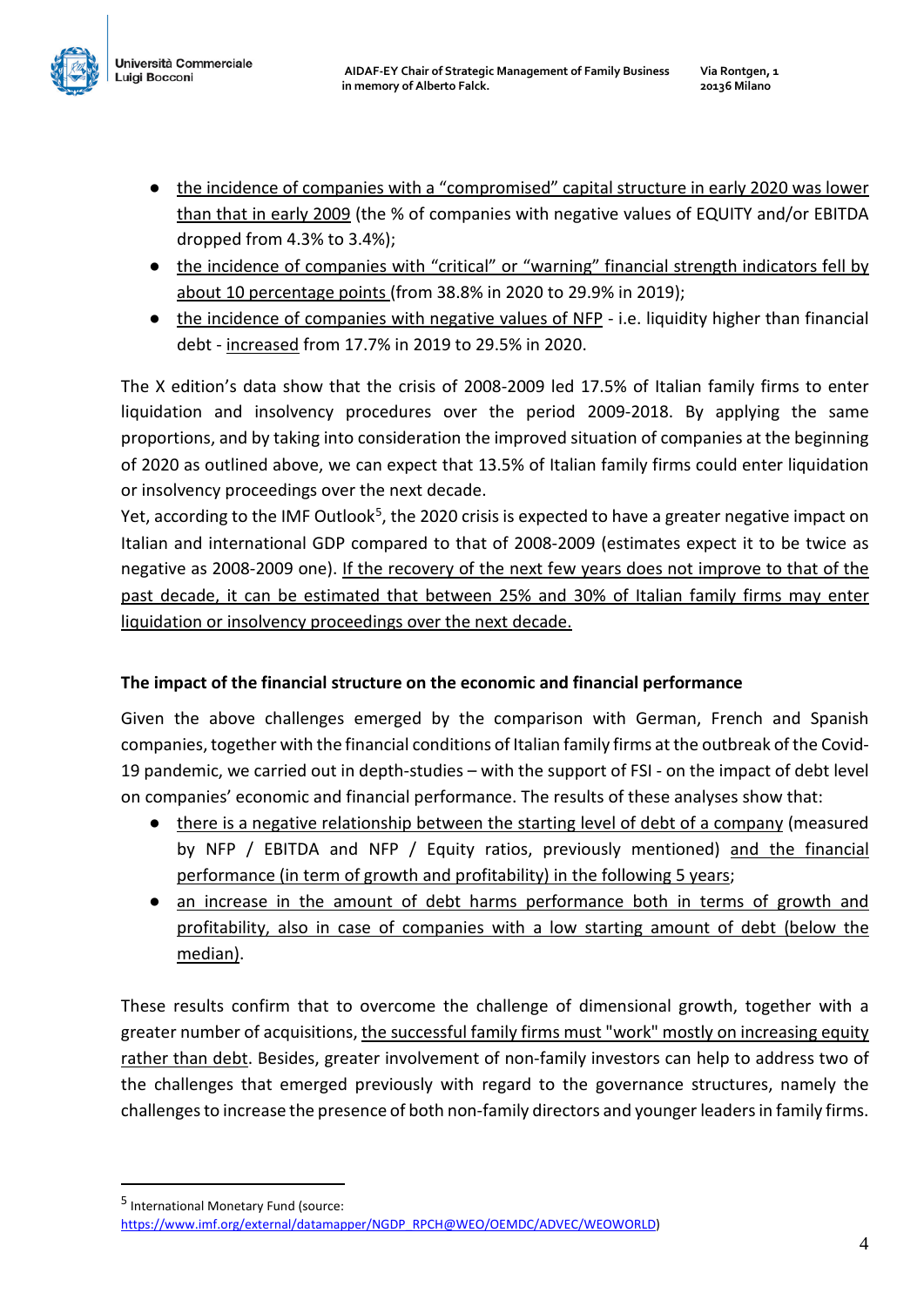

<u>.</u>

#### **The reaction of the listed companies during 2020**

We performed two up-to-date analyses on the 351 Italian listed companies: the first took into accounting measures performance, while the second one focused on stock performance. The first analysis shows us that from 1st January to 30 June 2020 Italian family firms recorded operating profitability (ROA) of 4.3% higher than non-family firms<sup>6</sup>.

Comparing the first half of 2020 with the first half of 2019, family firms recorded on average:

- A 10.1% decrease in revenues against an 11.9% reduction of non-family firms' revenue.
- An increase in employment of 3.4% compared to a 1.4% reduction of non-family firms' employment.

The second analysis on the stock performance for the entire 2020 shows that an overall increase in share prices of family firms 22.3% higher than that of non-family firms<sup>7</sup>. The results demonstrate that the accounting performance of family firms in the first semester of 2020 were better, albeit by a small extent, than those of non-family firms, and that investors throughout 2020 appreciated the reaction of family firms to the Covid-19 pandemic.

Eventually, an analysis was conducted on the actions taken by listed family and non-family firms to cope with the effects of the pandemic. The analysis was performed on a sample of 310 companies listed on the Milan Stock Exchange (excluding banks and insurance companies). The data refer to the second, third and fourth quarters of 2020 and are based on the analyses of the first three quarterly company reports published in 2020 (as of 31.03.2020, 30.06.2020 e 30.09.2020) and of the press releases published until December 2020. The following results emerge from the data:

- 29% of family and non-family firms declared that they had already adopted smart-working as a form of work before the outbreak of the pandemic. During 2020, the percentage of companies that declared to adopt smart-working rose to 87%. Family firms, which started from a smaller number (25%), reached 85%. This confirms that the strength of Italian firms is characterized by their ability to react, even if with some delays in terms of job organization. When innovation is necessary, they are able to quickly adapt to the new context. This is primarily due to very short chains of command that make it possible to decide and implement changes quickly;
- during 2020, around 30% of family firms made monetary donations. This incidence is lower than that of non-family firms (37%), yet, looking at the total amount of donations about 2/3 of monetary donations (equal to about 100 million euros) are made by family firms and 5 of the top 8 firms(by the amount of donation) are family-owned. Furthermore, even comparing

<span id="page-4-0"></span><sup>&</sup>lt;sup>6</sup> The analysis was carried out with an OLS regression model on operating profitability (ROA) of the first half of 2020. The regression model included the following controls: age of the company, company size, debt ratio, stock segment, sector (Ateco 4-digits code).

<span id="page-4-1"></span> $<sup>7</sup>$  The analysis was carried out with an OLS regression model calculating the CAPM-adjusted daily returns ("cumulative abnormal</sup> returns") from January 1st to December 31, 2020. The beta CAPMs were estimated using the daily returns from January 2017 to December 2019 and using the FTSE-All Shares as a market index. The result was also confirmed with a Difference-in-Difference (DiD) regression model using the analysis of CAPM-adjusted daily returns ("abnormal return") in the same time period (January 1st - December 31).